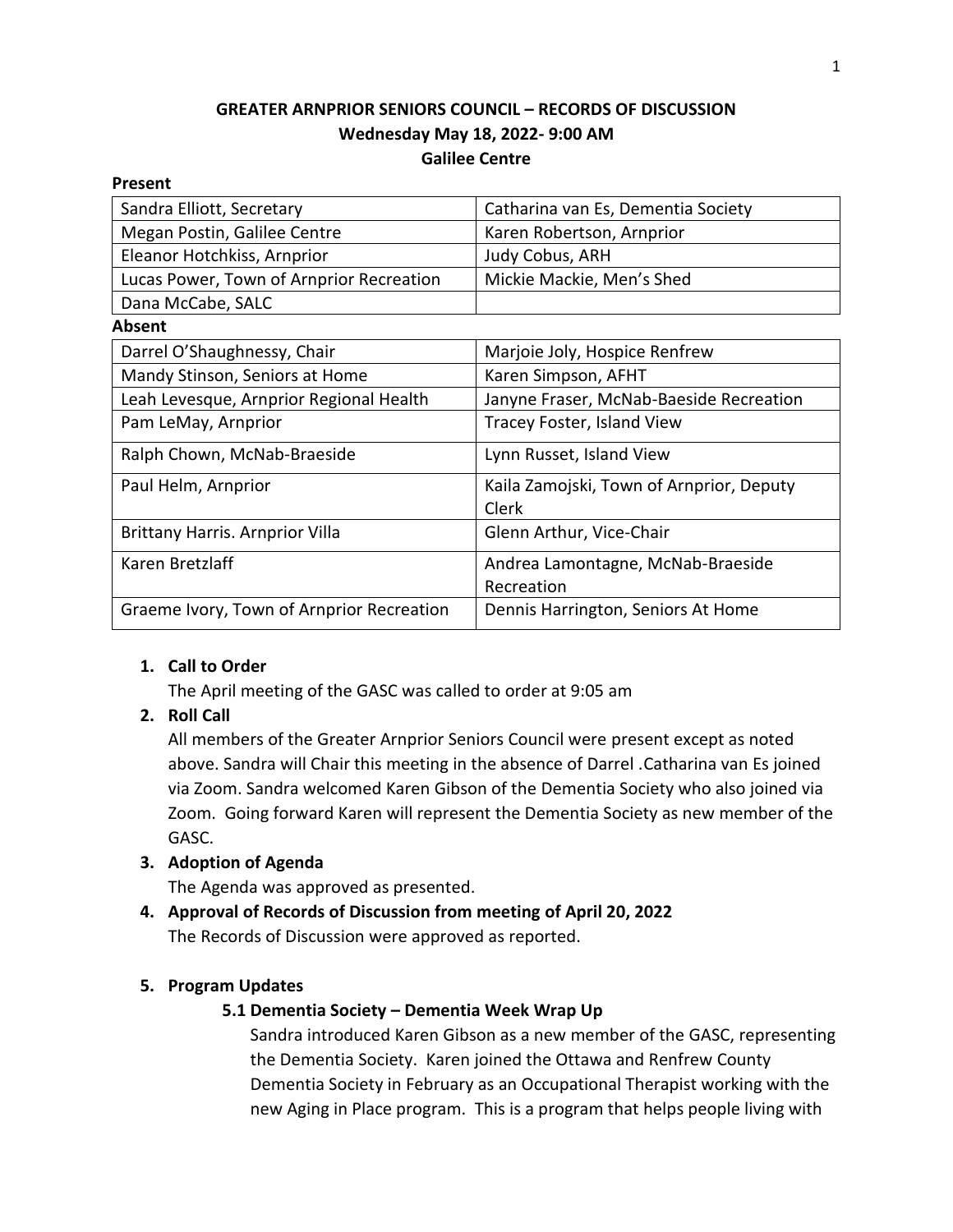dementia to be as safe and independent as possible in their homes. It is designed for people with early to mid-stage dementia who are looking to be proactive and may not qualify for OT services through Home and Community Care Support Services. Karen is happy to be involved with the GASC.

- Catharina thanked all of us on the GASC for our assistance in launching this Dementia Week and said it was a pleasure working with us and that it never would have taken place without our involvement. It was very successful.
- A post Event Report from the Dementia Society was forwarded to all members last evening.
- Most who attended were dementia patients or caregivers but unfortunately the Fair did not attract many of the general public. The numbers were low. Most who are not affected by dementia would not go. The workshops in McNab-Braeside were cancelled.
- The Virtual sessions were popular.
- A number of local businesses and organizations also received Dementia Inclusive training. Grade 7 and 8 school children also received training.
- This program will be rolled out to other communities in Renfrew County including Eganville and Cornwall.
- The Society is developing a questionnaire to gather feedback.
- Virtual sessions will continue.
- Refer to dementia.ca for more information.

### **5.2 Arnprior Regional Health**

There was no report available on The Grove or Ontario Health Team but Judy Cobus reported that the Adult Day Program continues to intake clients and The Grove continues to experience staffing issues. **SALC**

- Dana reported that SALC has received a Grant in partnership with the Arnprior Library to purchase Google chrome books and to provide 10 week training sessions at SALC and the Library.
- SALC has hired a summer student starting in July primarily to take care of the gardens.
- Bus trip are starting again and on July 14 a trip is booked to the Upper Canada Playhouse in Morrisburg to see a comedy. The bus will be stopping in Kanata to pick up seniors there. Members \$66.50. Nonmembers \$76.50. Dinner following at the Morrisburg Inn for \$25.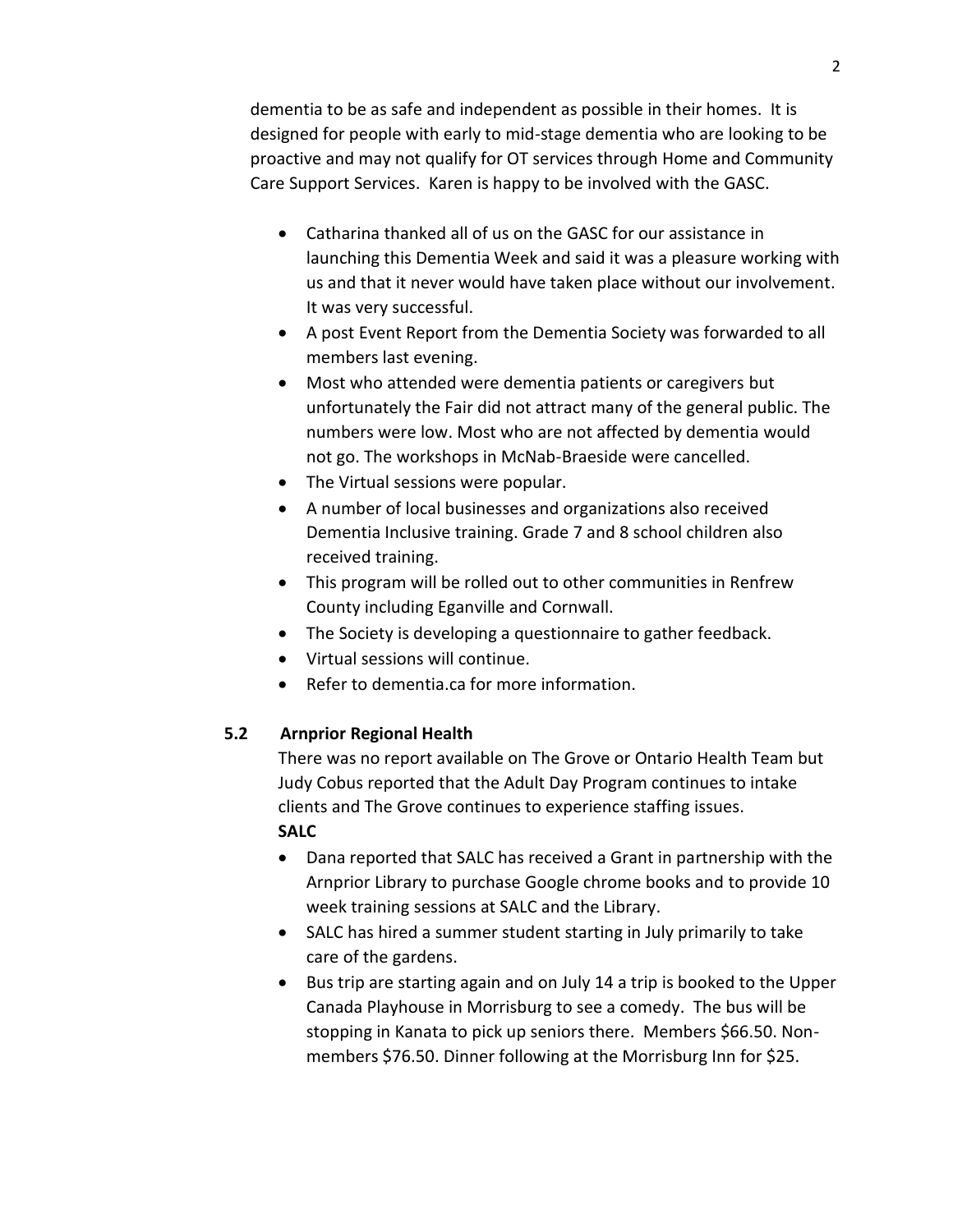- June is Seniors Month and there are lots of programs planned. The Scoop Newsletter will be once again available, arts programs, stone painting and Jill Alexander will be offering a tulip painting session.
- The Reminiscing Garden will be planted on July 12 at Galilee with music provided by the SALC Band and the PUG Ukulele group.
- Fitness, dance and tech savvy programs are offered and are popular.
- Memberships are on track.
- Karen Grant advised that the Dementia Society has a tablet lending library and Amazon Echo devices.
- Dana asked Karen if she'd be available to give a talk at SALC and she will connect with Karen.

# **The Men's Shed**

- Mickie reported that the Men's Shed are busy with many projects ongoing. Butterfly houses, child picnic table, child rocker, repairing of raised gardens., planter benches for The Villa, a butternut and cedar bench for the Town, charcuterie boards, a wheelchair ramp for L'Arche, lending libraries, a bench for Island View, butternut boards.
- The Men's Shed have been offered material and tools from a private home shed.
- Sandra mentioned seeing somewhere that Darrel had been invited to visit a Men's Shed in Sudbury and Mickie confirmed that had happened a week or so ago. Mickie also said that a Shed in Barrie is coming to visit our Men's Shed as well.
- They have not heard yet from CTV Ottawa as to when the interview will be televised.

# **5.3 Seniors at Home**

Glenn is in Renfrew coordinating the Pickleball Tournament for the Seniors Games but provided the following.

# **Sr Games**

Numbers are down this year due to late start in advertising because of the late go ahead from the Province due to COVID

We generally start to advertise in January but this year we did not get off the ground until almost the end of March

However, we did end up with over 100 entries into the Games but there were some that we had to cancel for this year.

Hopefully with things being back to normal we will see better results next year.

We have started planning for the Winter Games and we are hopeful that we will have a better response.

The Sr Game AM is in Renfrew on June 185, 2022 at Mate-a -Way Park at 1 pm and all are welcome.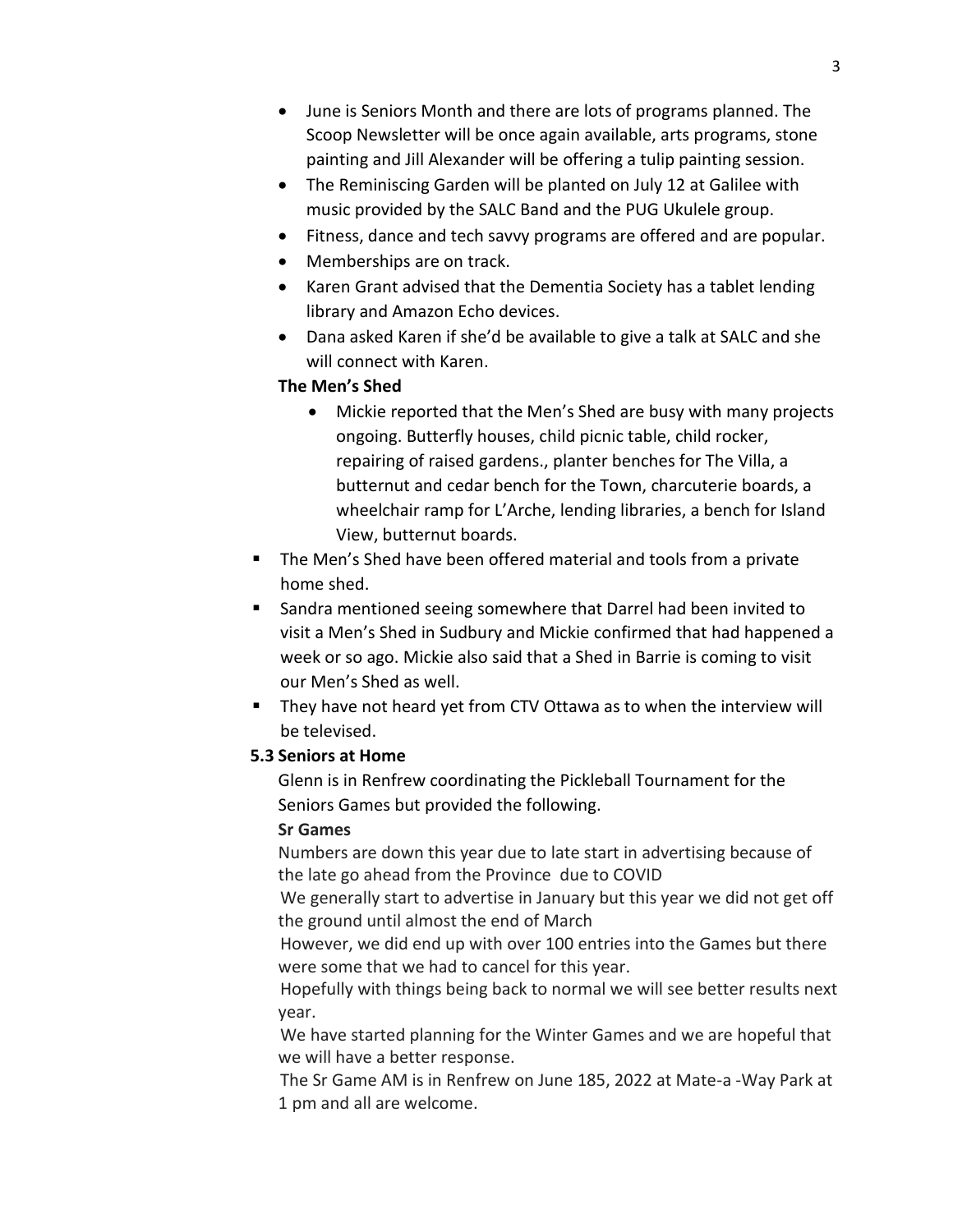#### **Hope Garden**

We have had a meeting at the Garden and Connie has marked out the area.

Connie Legge and Glenn have both sent lists of plants required for Dana to send out to the SALC Members.

Catharina has completed two Presentations to Walter Zadow and St Joes Schools on Dementia which were well received and we have recruited some student volunteers from both Schools to help plant on June 12th. However, we do need to know a start time for the planting in order that I may inform the students as well as the Lion's Club for their BBQ That is all I have to Report at this time Thanks

Glenn

#### **5.4 Island View Activities**

No report available

#### **5.5 The Villa Activities**

No report available

#### **5.6 Hospice Renfrew**

No report available.

#### **5.7 Arnprior Family Health Team**

No report available

#### **5.8 Town of Arnprior**

#### **Executive**

No report available.

#### **Recreation**

- Lucas reported that they are happy to be able to once again offer the summer programs that had been cancelled the last 2 years due to COVID.
- Priorpalooza in Robert Simpson Park June 4
- Sunday Concerts in the Park start June 12.
- Dragon boat festival July 16
- June is Parks and Recreation month and a number of barrier free activities are planned at the Rink of Dreams and other neighbourhood parks. There will be a recreation passport available with a draw at the end of the month.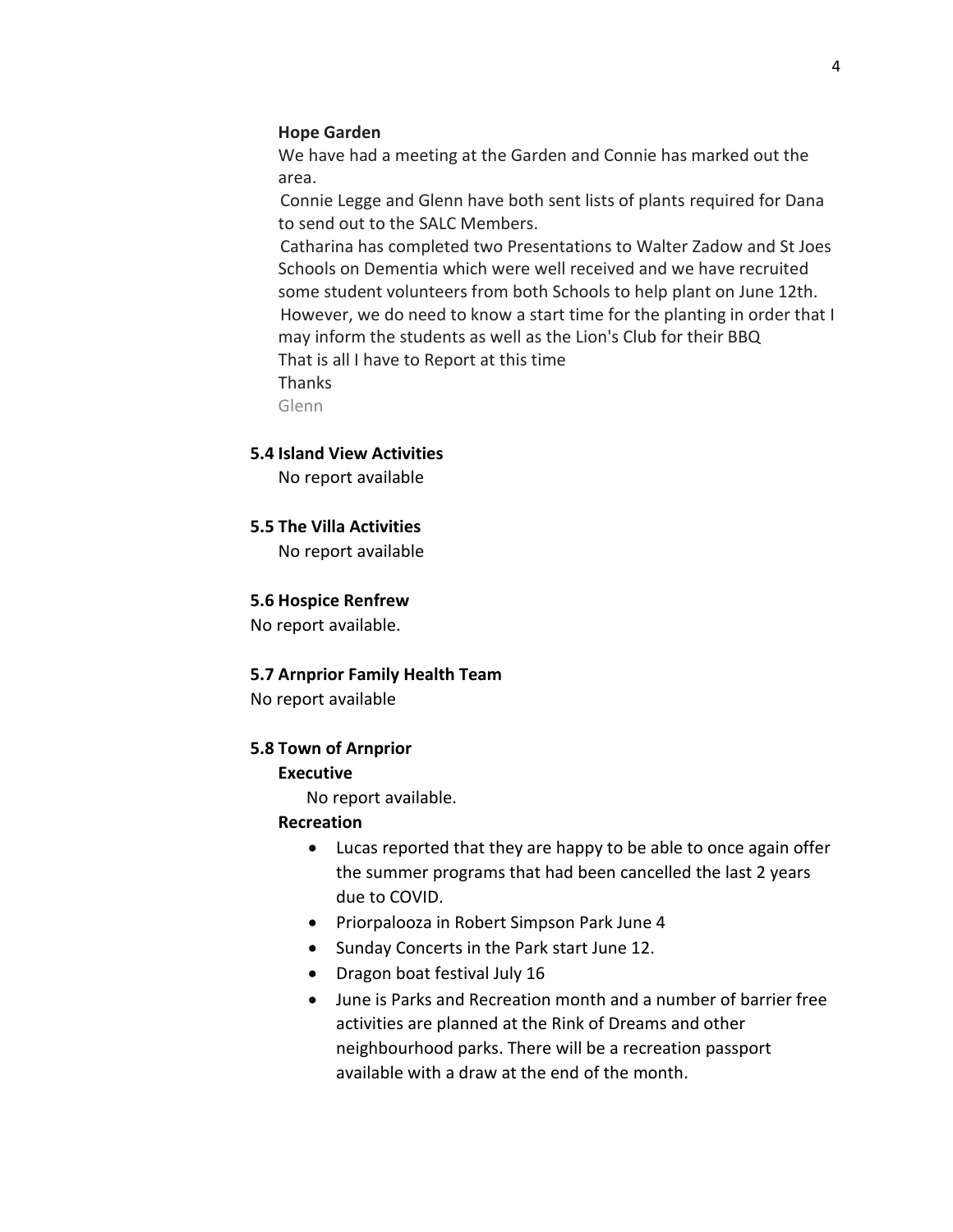• Karen asked about the Canada Day Bike parade and Lucas advised that this was not a Recreation Dept. activity

### **5.9 Township of McNab-Braeside**

Andrea provided the following summary.

- Docks are in at Red Pine Bay Boat Launch and Burnstown beach. The Burnstown canteen will operate 5 days a week June 1 through Labour Day. (non-holiday Mondays and Tuesdays it will be closed).
- Ball diamonds are open and booked for both minor and adult leagues.
- **Archery** at MYCC Monday nights 6-9pm.
- **Self Defense classes** at JAG Tuesday 6:45-7:45 pm April 25-June 30
- **Art classes** JAG Thursdays 1-4
- **Pickleball** MYCC with 9 sessions a week for adults until end May
- **Bid Euchre** MYCC Mondays 1-4 drop in. \$4
- **Line dancing lessons-** MYCC Tuesday 6:30-7:30 pm and 7:30-8:30 pm. Val will teach private classes Thursday afternoons 2-4 pm.
- **Zumba** MYCC Thursdays 6-7 pm
- **PilatYCore** virtual and in person Thursdays 7-8 pm at MYCC
- **YOGA** at JAG Thursdays 6:30-7:30pm May 5-26
- **Horseshoes** starting Wednesday May 25 at Wellington Park
- **Big Wheel Wednesdays** Bike month is in June. Every Wednesday there is a cycle planned starting at 6 PM from different locations in the Township.
- **Concerts in the Park**. Saturday, June 4 at Red Pine Bay with Just Country 1-3 pm and once a month from different locations throughout the summer with different musicians.
- **Father's Day Car Show** Brian Gunn has organized a car show at Red Pine Bay on Saturday June 18. Live music, great food and lots of awesome cars.
- **Paddle Nights**. Explore our waterways Wednesdays at 6 PM. The adventure runs late June through September 14. Rentals available.
- **Canada Day** Celebrate with us in Braeside 9 am 1 pm

# **5.10 AF Housing Survey**

No update available.

# **5.11 Galilee Centre**

• Megan advised that their groups are smaller.